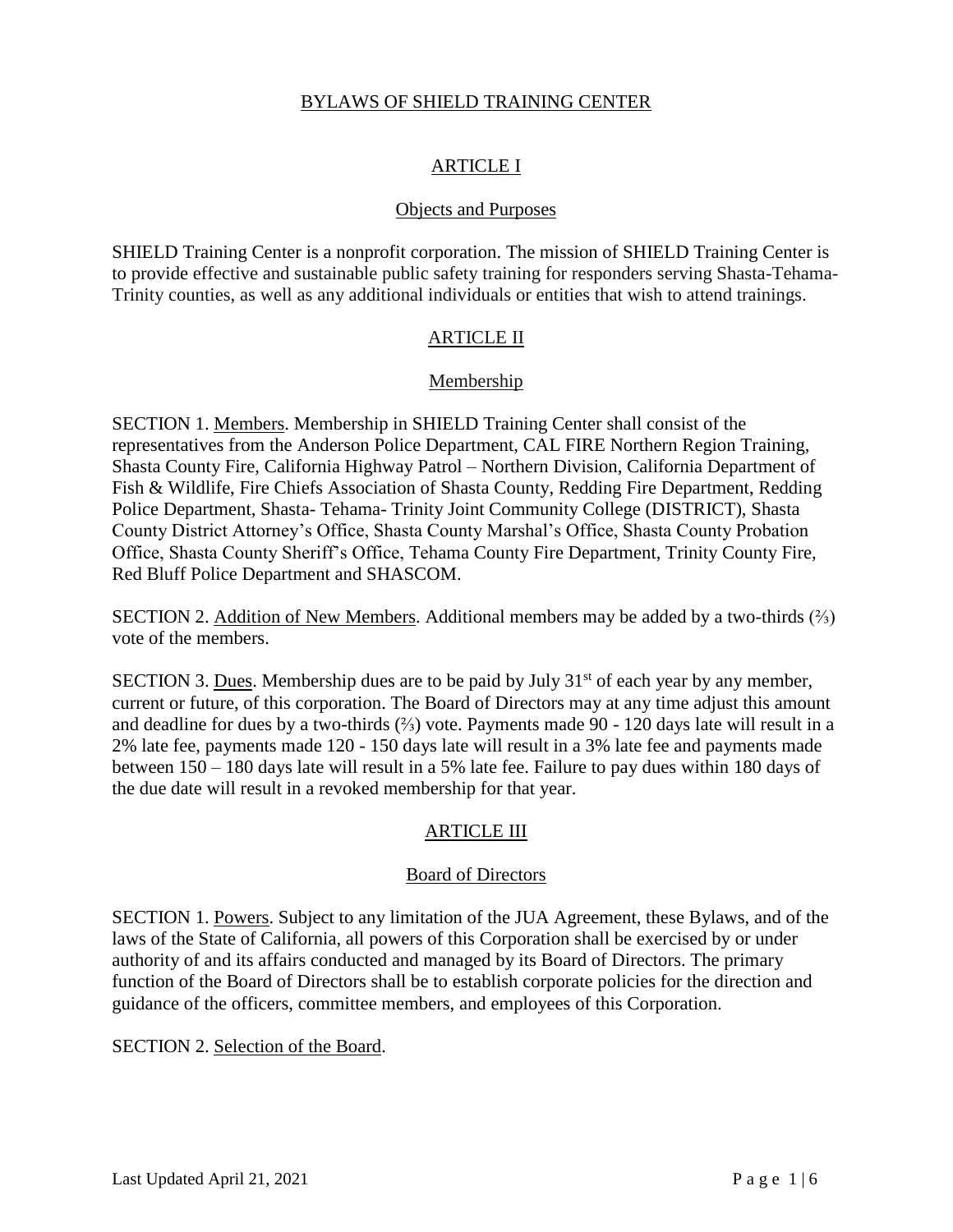- 1. The Board of Directors shall consist of representatives from each agency which has membership. Representatives shall be elected by that committee's membership to represent all parties represented by their respective agencies. Only the designated representative (or the designated alternate in his/her absence) may cast votes at a meeting. The designated alternate must be established in advance by the designated representative and may attend any open or closed session of the determined meeting. The designated representative or designated alternate may invite members of their agency's staff or consultants to attend meetings of the Board of Directors in an advisory capacity.
- 2. The Board has the discretion to appoint a person or entity as a "Community Member" and to delegate responsibilities and authorities to said Community Members. Community Members may be included in any meeting of the Board, and may be considered an honorary member of the Board. Community Members will not have voting rights.

SECTION 3. Place of Meetings. All meetings of the directors shall be held within Shasta County at any place as may be designated for the purpose by the Board of Directions.

SECTION 4. Regular Meetings. Regular meetings of the Board of Directors shall be held at a minimum of six (6) times per year. Notice of the meeting shall be sent by electronic transmission to directors confirming the date, time, and place at least 15 days prior to the meeting.

SECTION 5. Special Meetings. Special meetings of the Board of Directors for any purpose or purposes shall be called at any time by the Chair of the Board or, if he or she is absent or unable or refuses to act, by any Vice Chair of the Board, or by four members of the Board of Directors.

SECTION 6. Notice of Special Meetings. A notice of special meeting of the Board of Directors shall be electronically transmitted and shall specify the place, the day, and the hour of the meeting and the nature of the business to be transacted. Such meetings can be held in person, virtually or telephonically. Such notice shall be sent to each member of the Board of Directors in not less than one day, or twenty-four (24) hours by personal delivery, email or telephone call prior to such meeting.

SECTION 7. Consent to Meetings. The transaction of any meeting of the Board of Directors, however called and noticed and wherever held, shall be as valid as though had a meeting duly held after regular call and notice if a quorum be present, and if, either before or after the meeting, each of the directors entitled to vote, not present in person, signs a written waiver of notice and consents to the action taken. Such consents shall be filed with the corporate records or made a part of the minutes of the meeting.

SECTION 8. Quorum. At all meetings of the Board of Directors, two-thirds  $(\frac{2}{3})$  of the number of then incumbent directors shall be necessary and sufficient to constitute a quorum for the transaction of business, but in no event shall a quorum be less than one-third (⅓) of the directors set forth in these bylaws. Unless otherwise provided in these bylaws or as required by California law, a majority vote of those directors present at a meeting at which a quorum is achieved shall be required for any action.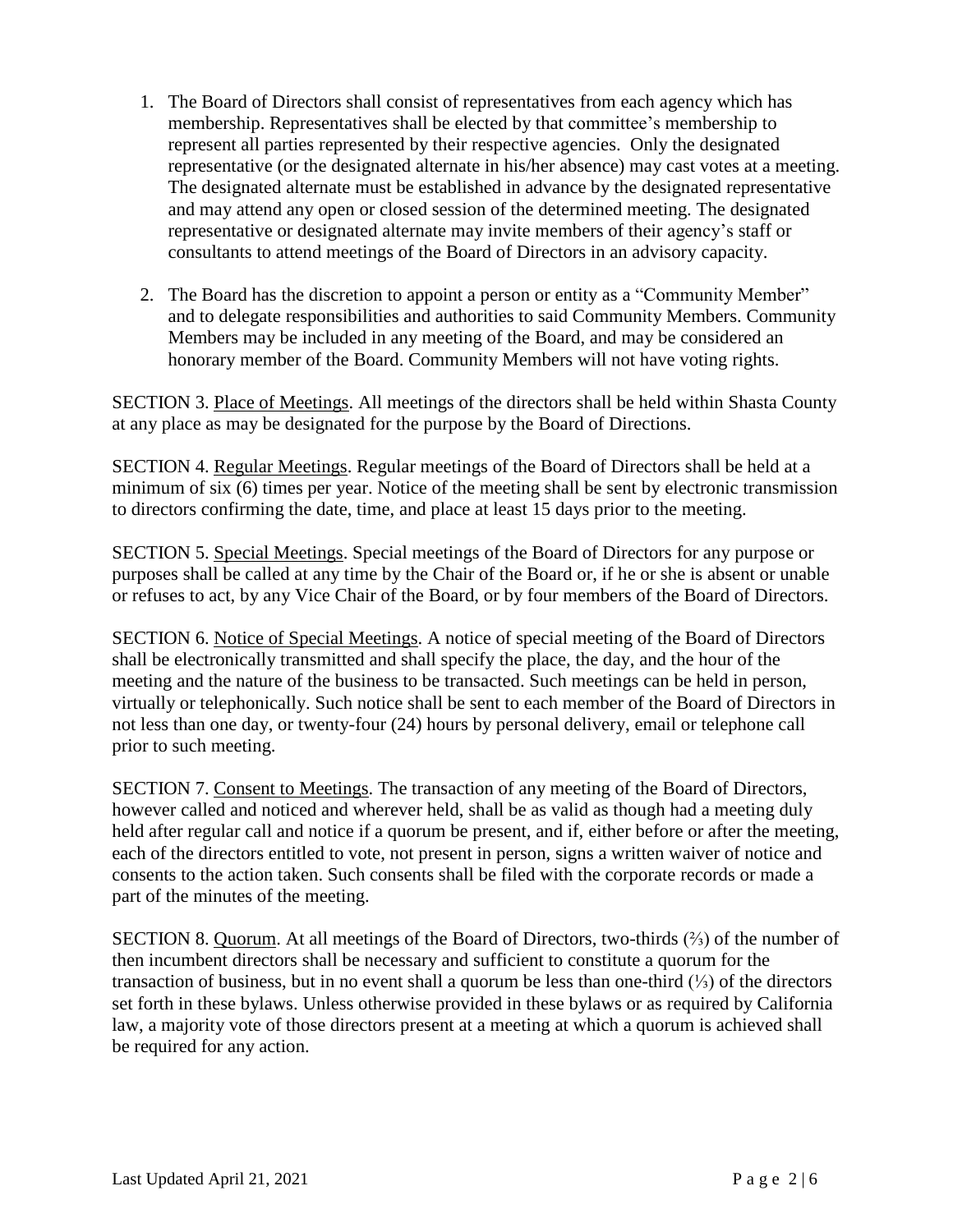SECTION 9. Action by Unanimous Written Consent. Any action which may be taken at a meeting of the Board of Directors may be taken without a meeting if all members of the Board of Directors shall individually or collectively consent in writing to such actions. Such action by written consent shall have the same force and effect as unanimous vote of such directors. Such written consent or consents shall be filed with the minutes of the directors then in office.

SECTION 10. Removal of Directors. A director or directors may be removed from office, with or without cause, by the membership of the agency which they represent or by a majority of the directors then in office.

SECTION 11. Other Committees. The Board of Directors may establish standing or special committees and shall appoint the chairperson thereof. Members of committees shall be appointed by the Chair of the Board, with the concurrence of the Board. A special committee shall limit its activities to the accomplishment of the task for which it is specifically conferred by action of the Board of Directors. Upon completion of the task for which appointed, such special committee shall stand discharged.

SECTION 12. Fees and Compensation. Directors shall not receive any compensation for their services; however, they may be reimbursed for expenses actually and reasonably incurred in connection with the performance of their duties as directors if the same be authorized by vote of the Executive Committee.

SECTION 13. Duality or Possible Conflict of Interest. No director shall vote upon or otherwise use his or her personal influence to affect the outcome of Board action with respect to any matter as to which such director has any duality or possible conflict of interest. Directors of this Corporation shall handle matters relating to duality or possible conflicts of interest in a manner that will satisfy the highest legal and ethical standards.

## ARTICLE IV

## Officers and Employees

SECTION 1. Officers. The Board shall elect a Chair of the Board, a Vice Chair of the Board, a Treasurer and a Deputy Treasurer from among the member representatives who shall each serve a two year term. The Board may make these terms staggered so that they do not expire at the same time.

SECTION 2. Election of Officers. The officers of this Corporation shall be chosen by the Board of Directors before July 1st of each year. Each officer shall hold office until his or her successor shall be elected and takes office.

SECTION 3. Subordinate Officers. The Board of directors may elect or authorize the appointment of such other officers as the business of the Corporation may require, each of whom shall hold office for such period, have such authority, and perform such duties as are provided in these Bylaws, or as the Board of Directors may from time to time authorize or determine.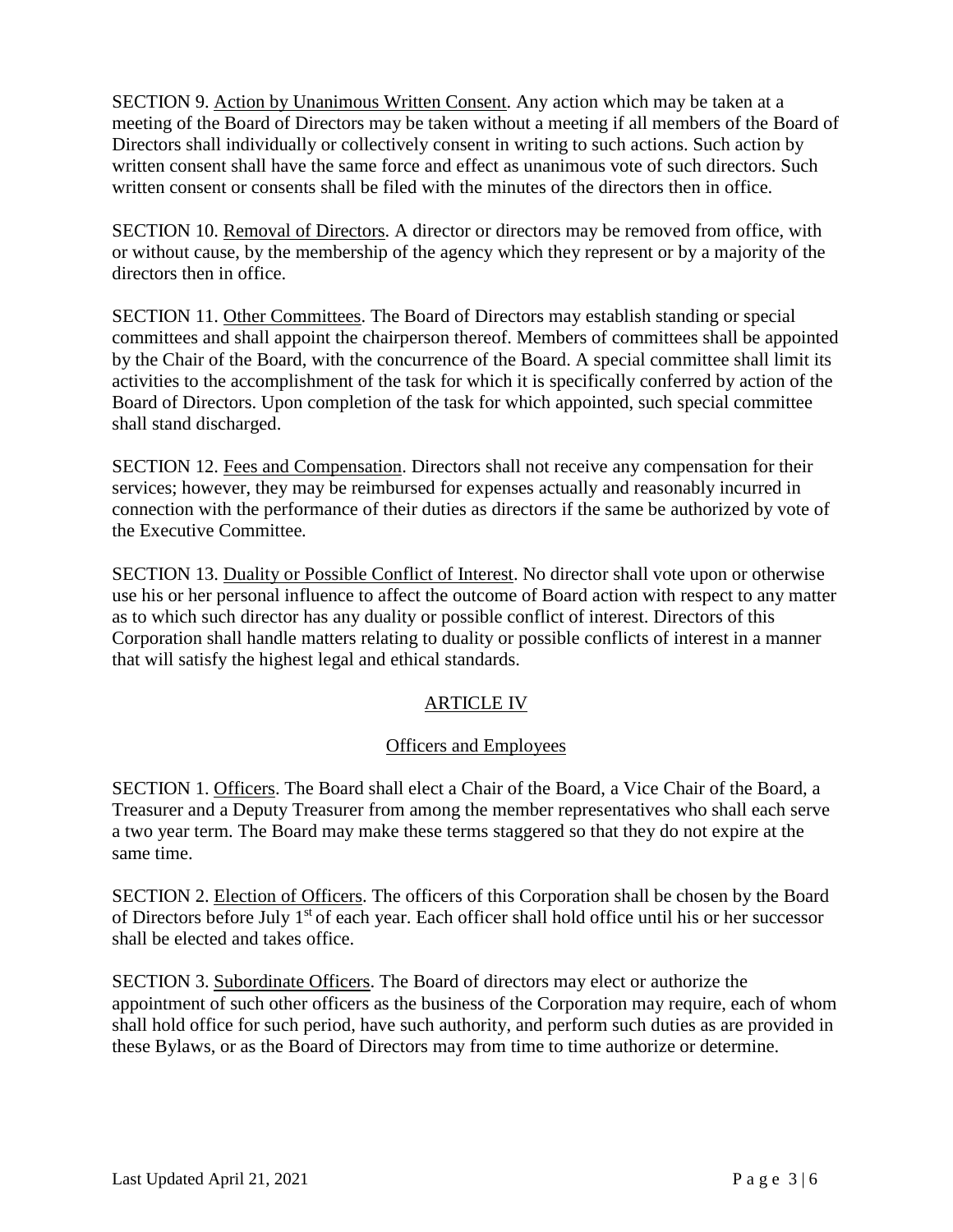SECTION 4. Chair of the Board. The Chair of the Board shall, if present, preside at all meetings of the Board of Directors and exercise and perform such other powers and duties as may be from time to time assigned by the Board of Directors or prescribed by the Bylaws. The Chair of the Board shall serve as Chief Executive Officer of this Corporation and shall, subject to the control of the Board of Directors, have general supervision, direction and control of the business and affairs of this Corporation.

SECTION 5. Vice Chairs of the Board. In the absence or disability of the Chair of the Board, the Vice Chairs of the Board shall jointly perform all duties of the Chair of the Board until one of them is designated by the Board of Directors to act permanently in the Chair's stead. When so acting, they shall have all the powers of, and be subject to, all the restriction upon the Chair of the Board. The Vice Chairs of the Board shall have such other powers and perform other duties as from time to time may be prescribed for the Vice Chairs by the Board of Directors or by the Bylaws.

SECTION 6. Treasurer. The Treasurer shall keep and maintain, or cause to be kept and maintained, adequate and correct accounts of the properties and business transactions of the Corporation, including accounts of its assets, liabilities, receipts, disbursements, gains, and losses. The books of accounts shall at all times be open to inspection by any director. The Treasurer shall deposit all monies and other valuables in the name and to the credit of this Corporation in such depositories as may be designated by the Board of Directors. He or she shall disburse the funds of this Corporation as shall be ordered by the Board of Directors, shall render to the Chairman and the directors whenever they shall request it, an account of all his or her transactions as Treasurer and the financial condition of this Corporation, shall take proper voucher for all disbursements of the funds of this Corporation, and shall have such other powers and perform such other duties as may be prescribed by the Board of Directors and these Bylaws.

SECTION 7. Deputy Treasurer. The Deputy Treasurer shall shadow and be available to assist with the duties and obligations as needed by the Treasurer and the Board. The intent for this position would be to transition to the Treasurer roll upon the completion of the Treasurers term, if possible.

SECTION 8. Secretary. The secretary shall keep or cause to be kept a book of minutes at the principal office, or at such other place as the Board of Directors may order, of all meetings of the directors with the time and place of holding, whether regular or special, how authorized, the notice thereof given, the names of those present at directors meetings, and the proceedings thereof.

SECTION 9. Other Employees. The Board shall employ other persons to fill position for administrative, operational, and instructional staff on a full time, part time, or such other basis as the Board determines, upon recommendation of the Chair of the Board.

## ARITCLE V

## General Provisions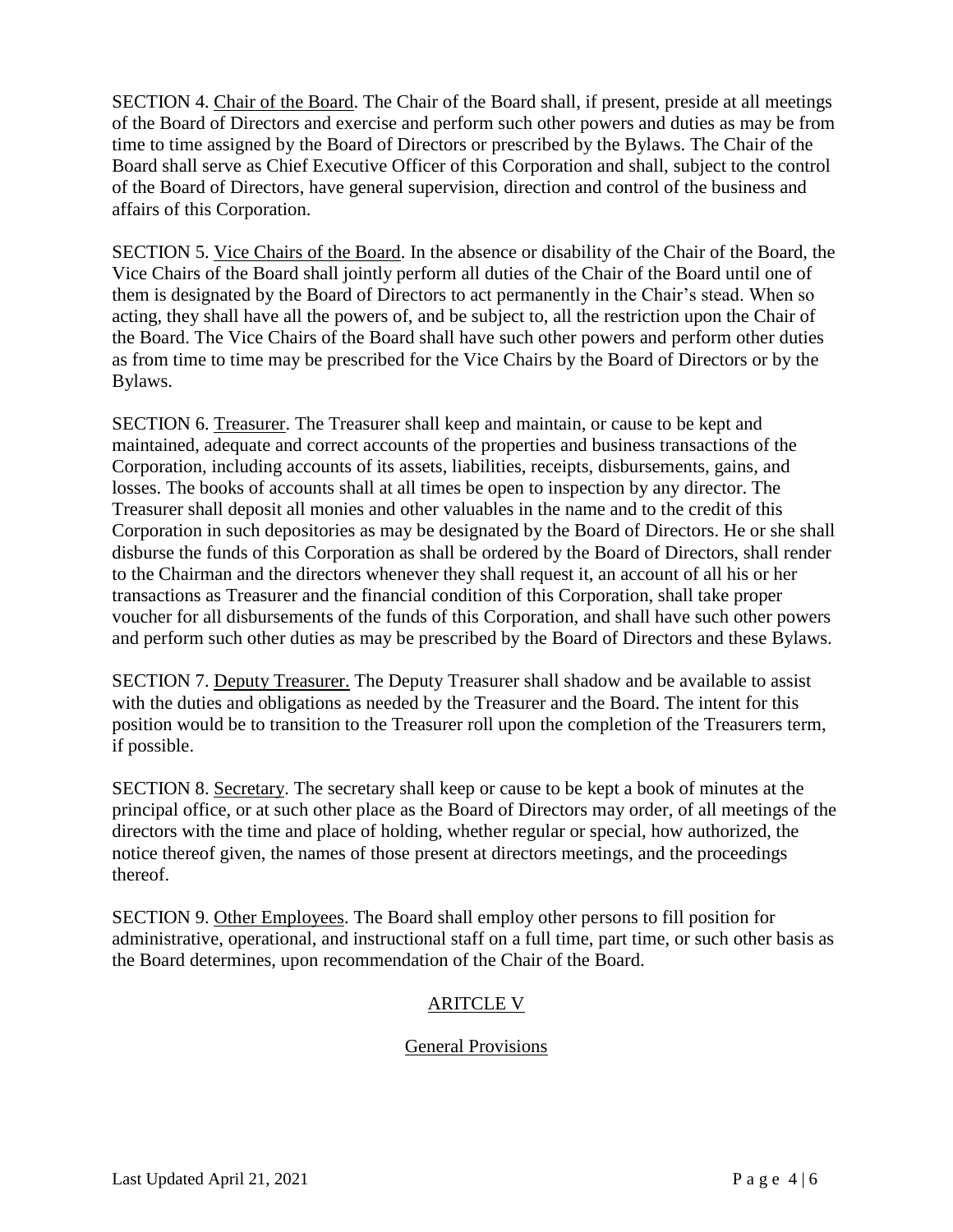SECTION 1. Checks, Drafts, etc. All checks, drafts, or other orders for payment of money, notes, or other evidence of indebtedness issued in the name of or payable to this Corporation and any and all securities owned or held by this Corporation requiring signature for the transfer shall be signed or endorsed by such person or persons and in such manner as from time to time shall be determined by the Board of Directors.

SECTION 2. Execution of Contracts. The Board of Directors, except as in these Bylaws otherwise provided, may authorize any officer or officers, or agent or agents, to enter into any contract or execute any instrument in the name of and on behalf of this Corporation, and such authority may be general or confined to specific instances, and unless so authorized by the Board of Directors, no officer, agent, or employee shall have any authority to bind this Corporation by any contract or engagement or to pledge its credit or to render it liable for any purpose or in any amount.

SECTION 3. Fiscal Year. The fiscal year of this Corporation shall commence on January 1<sup>st</sup> and end on December  $31<sup>st</sup>$ . (As recommended by accountant)

SECTION 4. Dissolution of Organization: Upon the dissolution of this SHIELD Training Center, assets shall be distributed for exempt purposes within the meaning of section  $501(c)(3)$  of the Internal Revenue Code, or corresponding section of any future federal tax code, or shall be distributed to the federal government, or to a state or local government, for a public purpose.

# ARTICLE VI

## Indemnification

SECTION 1. General. To the full extent permitted by law and in the manner prescribed by law, this Corporation may indemnify any person who was or is a party or is threatened to be made a party to, or is otherwise involved in any threatened, pending, or completed action, suit or proceedings, whether civil, criminal, administrative or investigative, by reason of the fact that he or she is, or was, a director, officer, employee, or agent of this Corporation, or is, or was, serving at the request of this corporation, domestic or foreign, nonprofit, partnership, joint venture, trust or other enterprise. The foregoing right of indemnification shall not be deemed to be exclusive of any other rights to which such person may be entitled under applicable laws, the Articles of Incorporation, any insurance purchased by this Corporation, any agreement or otherwise, and may continue as to a person who has ceased to be a director, officer, employee or agent and may inure to the benefit of the estate, executors, administrators, heirs, legatees or devisees of such a person.

SECTION 2. Payment in Advance of Disposition. This Corporation may pay expenses, including attorneys' fees incurred in defending any action, suit or proceeding referred to in this Article in advance of the final disposition of such action, suit, or proceeding as authorized by the Board of Directors in the specific case as permitted by law.

SECTION 3. Insurance. This Corporation may purchase and maintain insurance on behalf of any person who is or was a director, officer, employee or agent of this Corporation, or is or was